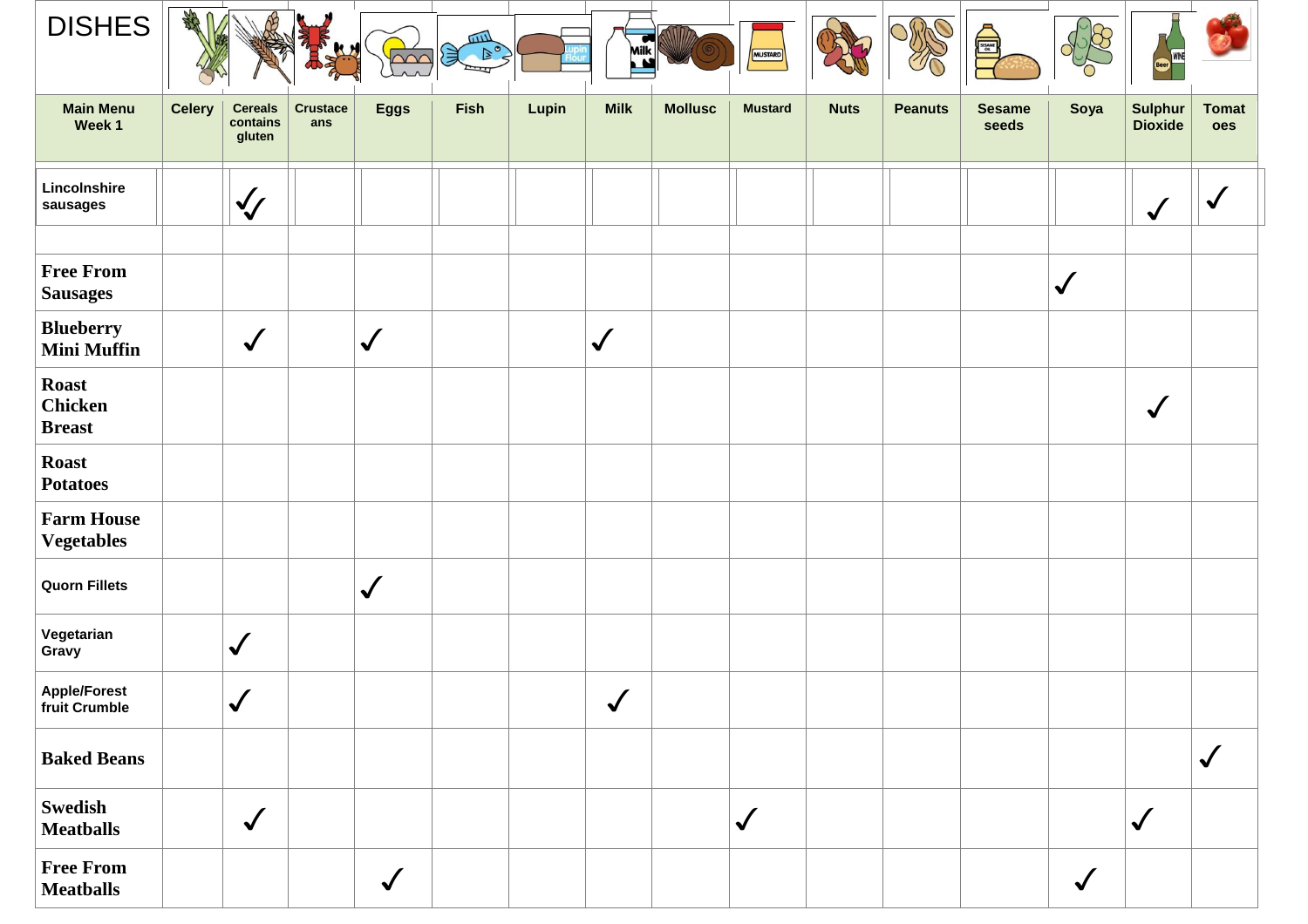| <b>Tomato</b><br><b>Gravy</b>              |               | $\checkmark$                         |                        |              |                           |       |                              |                |                |             |                |                        |      |                                  | $\checkmark$        |
|--------------------------------------------|---------------|--------------------------------------|------------------------|--------------|---------------------------|-------|------------------------------|----------------|----------------|-------------|----------------|------------------------|------|----------------------------------|---------------------|
| <b>DISHES</b>                              | AR            |                                      |                        | $\sim$       | шI<br>B <sup>o</sup><br>含 |       | œ<br>Milk<br>N               |                | MUSTARD        |             |                | <b>All Signal</b>      |      |                                  |                     |
| <b>Main Menu</b><br>Week 1<br>continued    | <b>Celery</b> | <b>Cereals</b><br>contains<br>gluten | <b>Crustace</b><br>ans | <b>Eggs</b>  | <b>Fish</b>               | Lupin | <b>Milk</b>                  | <b>Mollusc</b> | <b>Mustard</b> | <b>Nuts</b> | <b>Peanuts</b> | <b>Sesame</b><br>seeds | Soya | <b>Sulphur</b><br><b>Dioxide</b> | <b>Tomat</b><br>oes |
| <b>Strawberry</b><br><b>Angel Delight</b>  |               |                                      |                        |              |                           |       | $\checkmark$                 |                |                |             |                |                        |      |                                  |                     |
| <b>Baked</b><br><b>Battered</b><br>haddock |               | $\checkmark$                         |                        |              | $\checkmark$              |       |                              |                |                |             |                |                        |      |                                  |                     |
| Vegetable<br><b>Spring Roll</b>            |               | $\checkmark$                         |                        | $\checkmark$ |                           |       |                              |                |                |             |                |                        |      |                                  |                     |
| <b>Chocolate</b><br><b>Sponge</b>          |               | $\checkmark$                         |                        | $\checkmark$ |                           |       | $\checkmark$                 |                |                |             |                |                        |      |                                  |                     |
| <b>Chocolate</b><br><b>Sauce</b>           |               |                                      |                        |              |                           |       | $\checkmark$                 |                |                |             |                |                        |      |                                  |                     |
| <b>DISHES</b>                              |               |                                      |                        |              | шI<br>D <sup>o</sup>      |       | $\overline{\bullet}$<br>Milk |                | MUSTARD        |             |                | SESAME<br>OL           |      |                                  |                     |
| <b>Main Menu</b><br>Week 2                 | <b>Celery</b> | <b>Cereals</b><br>contains<br>gluten | Crustace<br>ans        | <b>Eggs</b>  | Fish                      | Lupin | <b>Milk</b>                  | <b>Mollusc</b> | <b>Mustard</b> | <b>Nuts</b> | <b>Peanuts</b> | <b>Sesame</b><br>seeds | Soya | Sulphur<br><b>Dioxide</b>        | <b>Tomat</b><br>oes |
| Sweet &<br><b>SourChicken</b>              | $\checkmark$  |                                      |                        |              |                           |       |                              |                | $\checkmark$   |             |                |                        |      | $\checkmark$                     | $\checkmark$        |
| <b>Sweet Pepper</b><br>Fajitas             |               |                                      |                        |              |                           |       |                              |                | $\checkmark$   |             |                |                        |      |                                  |                     |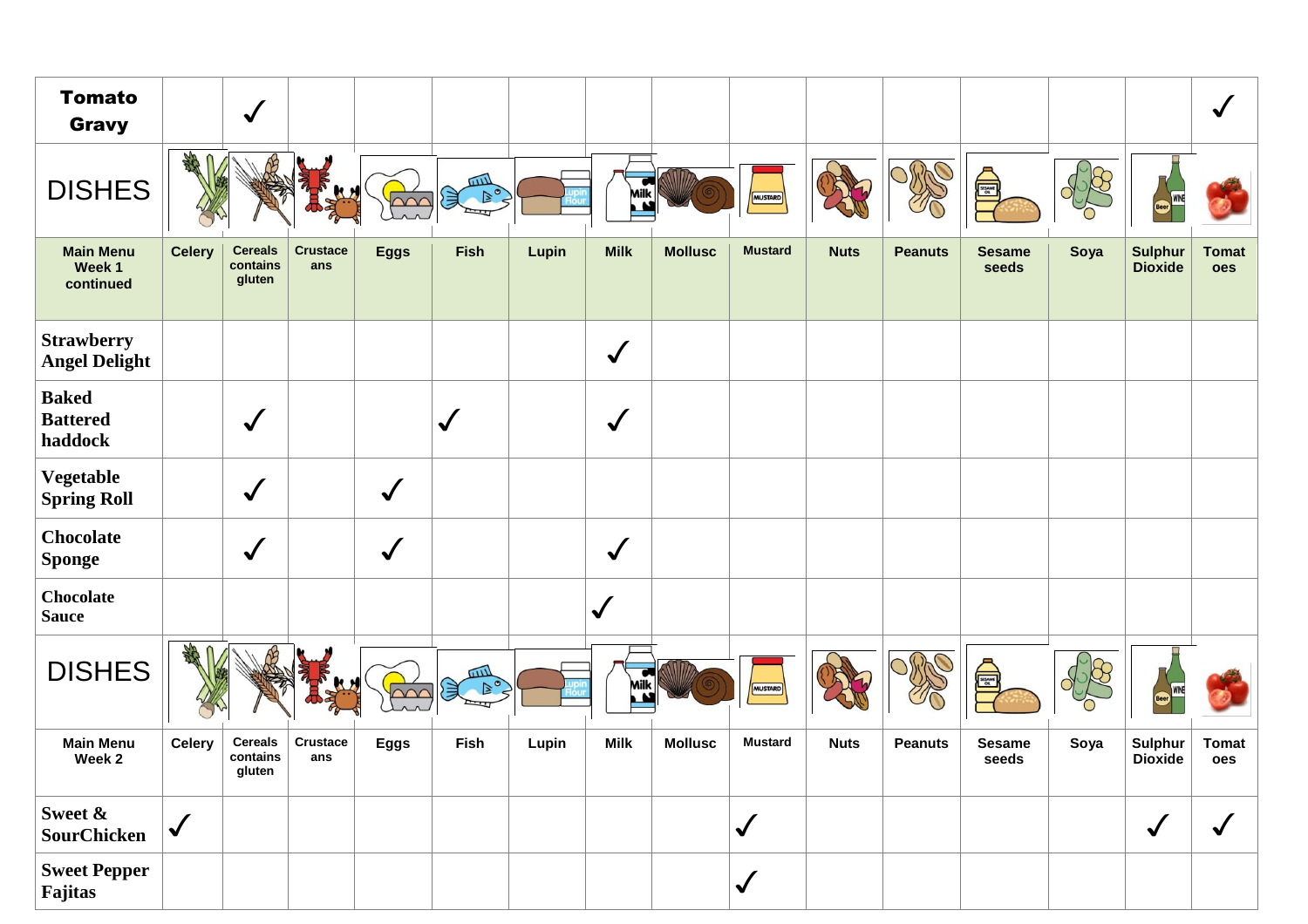| <b>Tortilla</b><br><b>Wraps</b>                       | $\checkmark$               |              |              |              |              |  |                            |              |              |
|-------------------------------------------------------|----------------------------|--------------|--------------|--------------|--------------|--|----------------------------|--------------|--------------|
| <b>Chocolate</b><br><b>Chip Mini</b><br><b>Muffin</b> | $\checkmark$               | $\checkmark$ |              | $\checkmark$ |              |  |                            |              |              |
| Chilli con<br><b>Carne</b>                            |                            |              |              |              | $\checkmark$ |  |                            | $\checkmark$ | $\checkmark$ |
| <b>BBQ Baked</b><br>beans                             |                            |              |              |              |              |  |                            |              | $\checkmark$ |
| <b>Iced Lemon</b><br>Sponge                           | $\checkmark$               | $\checkmark$ |              | $\checkmark$ |              |  |                            |              |              |
| <b>Roast Beef</b>                                     |                            |              |              |              |              |  |                            | $\checkmark$ |              |
| Yorkshire<br><b>Pudding</b>                           | $\checkmark$               | $\checkmark$ |              | $\checkmark$ |              |  |                            |              |              |
| <b>Quorn Fillets</b>                                  |                            | $\checkmark$ |              |              |              |  | $\boldsymbol{\mathcal{N}}$ |              |              |
| <b>Butterscotch</b><br>Angel delight                  |                            |              |              | $\checkmark$ |              |  |                            |              |              |
| <b>Breaded Chicken</b><br>Goujons                     | $\checkmark$               | $\checkmark$ |              |              |              |  |                            | $\checkmark$ |              |
| <b>Free From</b><br>Tomato pasta                      |                            |              |              |              |              |  |                            |              | $\checkmark$ |
| Vegetable<br><b>Nugetts</b>                           | $\checkmark$               | $\checkmark$ |              |              |              |  |                            |              |              |
| <b>Cod Fish cakes</b>                                 | $\boldsymbol{\mathcal{N}}$ |              | $\checkmark$ |              |              |  |                            |              |              |
| <b>Mashed Potato</b>                                  |                            |              |              | $\checkmark$ |              |  |                            |              |              |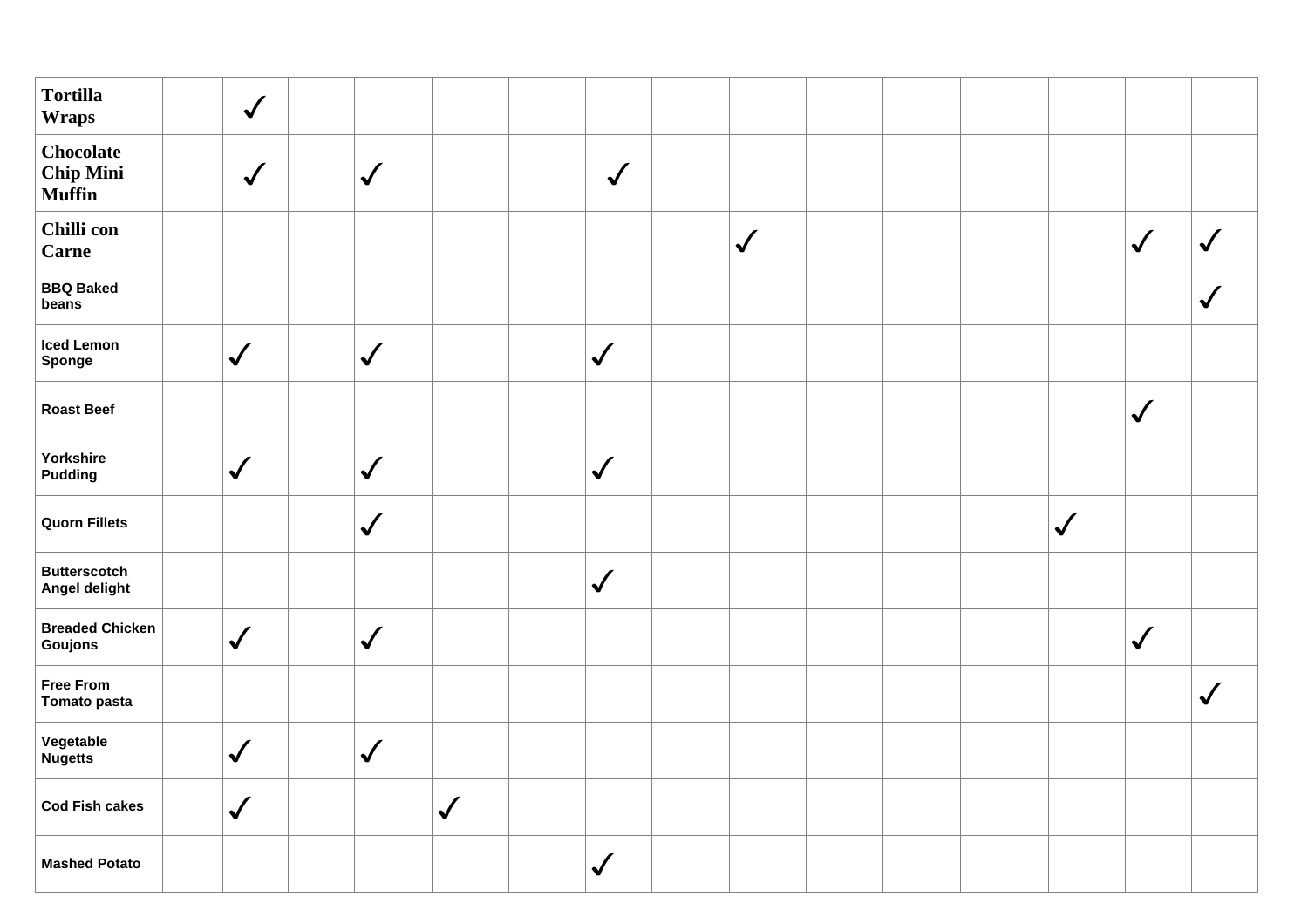| Fromage Frais       |   |  |  | ۰ |  |  |  |  |
|---------------------|---|--|--|---|--|--|--|--|
| Vegetable<br>Samosa | ₩ |  |  |   |  |  |  |  |
| Lumberjack<br>Chips |   |  |  |   |  |  |  |  |
| Spaghetti Hoops     | ✔ |  |  |   |  |  |  |  |
| Fromage Frais       |   |  |  |   |  |  |  |  |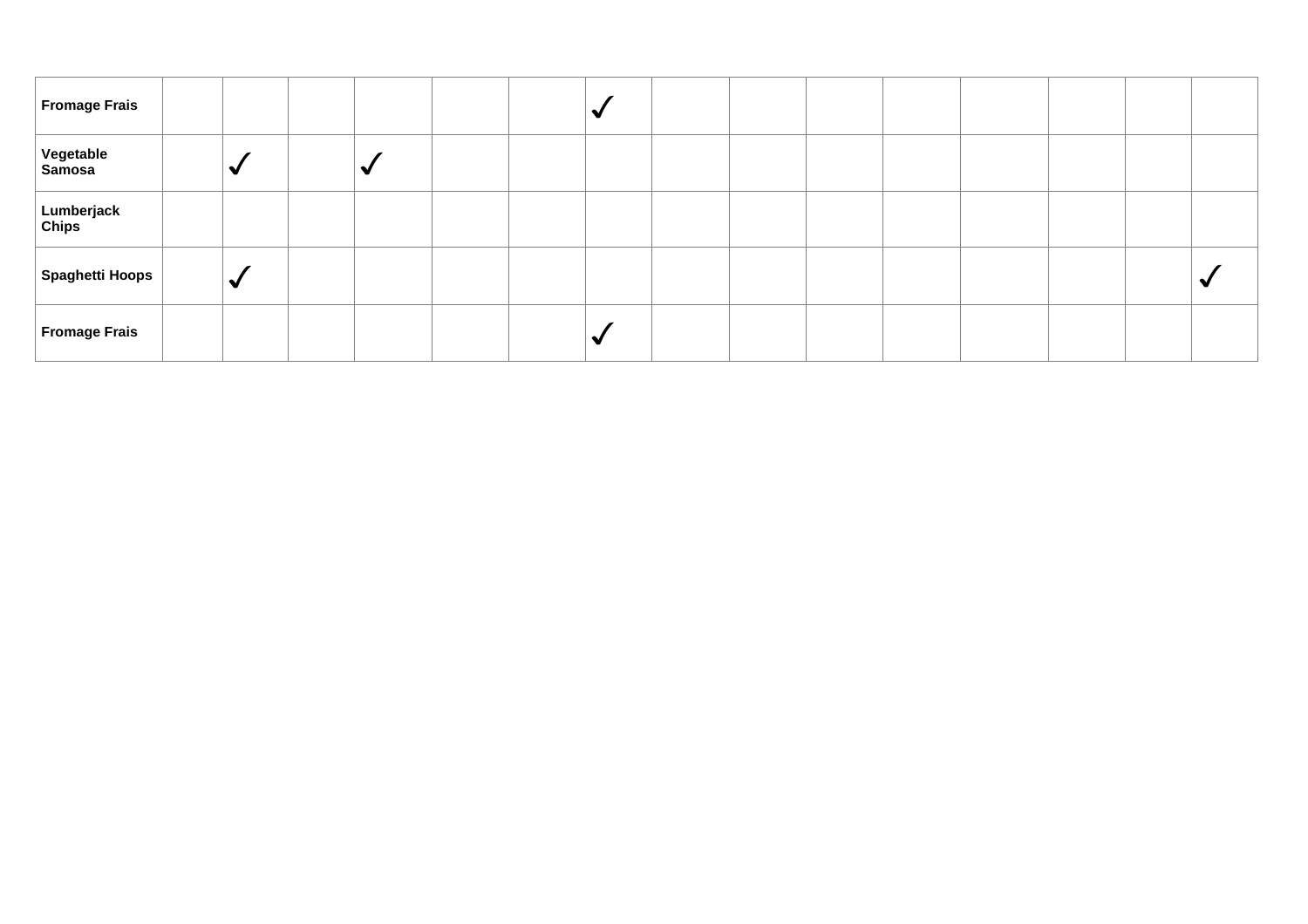| <b>DISHES</b>                                                  | <b>AMA</b>    |                                      |                        |              | $\mathbb{R}^{\bullet}$ |       | $\overline{\phantom{a}}$<br>Milk<br><u>l M</u> |                | MUSTARD        |             |                | A                      |              |                            |                     |                                   |
|----------------------------------------------------------------|---------------|--------------------------------------|------------------------|--------------|------------------------|-------|------------------------------------------------|----------------|----------------|-------------|----------------|------------------------|--------------|----------------------------|---------------------|-----------------------------------|
| <b>Main Menu</b><br>Week 3                                     | <b>Celery</b> | <b>Cereals</b><br>contains<br>gluten | <b>Crustace</b><br>ans | <b>Eggs</b>  | <b>Fish</b>            | Lupin | <b>Milk</b>                                    | <b>Mollusc</b> | <b>Mustard</b> | <b>Nuts</b> | <b>Peanuts</b> | <b>Sesame</b><br>seeds | Soya         | <b>Sulphur<br/>Dioxide</b> | <b>Tomat</b><br>oes | $\bf{coc}$<br>onu<br>$\mathbf{t}$ |
| <b>Mild</b><br><b>Chicken</b><br><b>Tikka</b><br><b>Masala</b> |               |                                      |                        |              |                        |       |                                                |                | $\checkmark$   |             |                |                        |              | $\checkmark$               | $\checkmark$        | $\checkmark$                      |
| <b>Mild Korma</b><br>Vegetable<br><b>Curry</b>                 | $\checkmark$  |                                      |                        |              |                        |       | $\checkmark$                                   |                | $\checkmark$   |             |                |                        |              |                            |                     | $\checkmark$                      |
| <b>Naan Bread</b>                                              |               | $\checkmark$                         |                        |              |                        |       |                                                |                |                |             |                |                        |              |                            |                     |                                   |
| <b>Basmati Rice</b>                                            |               |                                      |                        |              |                        |       |                                                |                |                |             |                |                        |              |                            |                     |                                   |
| <b>Fruit Jelly</b><br>(Vegetarian)                             |               |                                      |                        |              |                        |       |                                                |                |                |             |                |                        |              |                            |                     |                                   |
| <b>Cream</b>                                                   |               |                                      |                        |              |                        |       | $\checkmark$                                   |                |                |             |                |                        |              |                            |                     |                                   |
| <b>Bolognaise</b><br><b>Pasta Bake</b>                         | $\checkmark$  | $\checkmark$                         |                        |              |                        |       | $\checkmark$                                   |                | $\checkmark$   |             |                |                        |              | $\checkmark$               | $\checkmark$        |                                   |
| <b>Quorn Fillets</b>                                           |               |                                      |                        | $\checkmark$ |                        |       |                                                |                |                |             |                |                        | $\checkmark$ |                            |                     |                                   |
| Vegetarian<br>Gravy                                            |               | $\checkmark$                         |                        |              |                        |       |                                                |                |                |             |                |                        |              |                            |                     |                                   |
| <b>Roast Potato</b>                                            |               |                                      |                        |              |                        |       |                                                |                |                |             |                |                        |              |                            |                     |                                   |
| <b>Strawberry</b><br><b>Angel<br/>Delight</b>                  |               |                                      |                        |              |                        |       | $\checkmark$                                   |                |                |             |                |                        |              |                            |                     |                                   |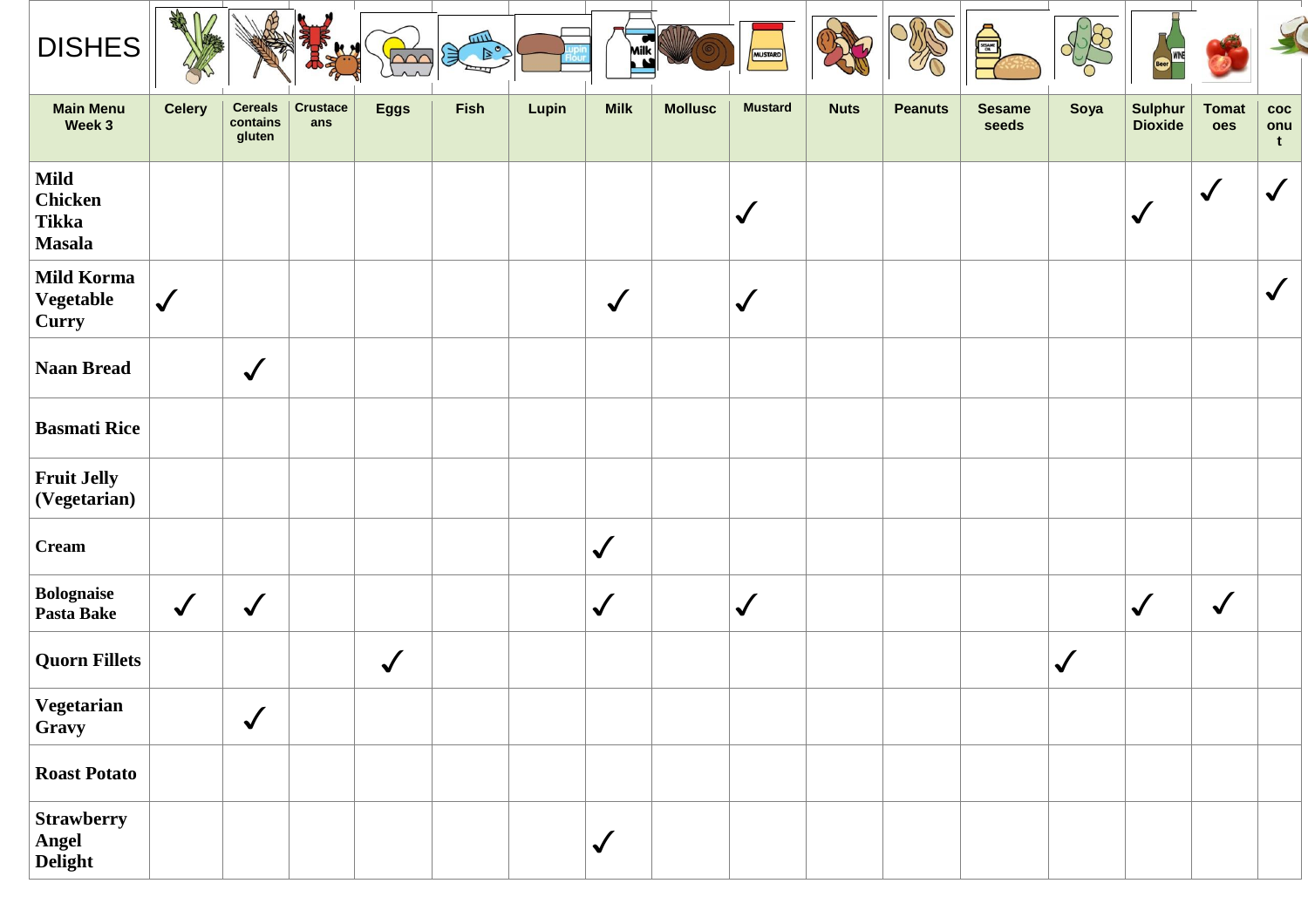| Hot Dog                                         | $\checkmark$ |              |              |              | $\checkmark$ |  |  |              | $\sqrt{2}$ |  |
|-------------------------------------------------|--------------|--------------|--------------|--------------|--------------|--|--|--------------|------------|--|
| <b>Free From</b><br>Vegetable<br><b>Sausage</b> |              |              |              |              |              |  |  | $\checkmark$ |            |  |
| <b>Smiley Potato</b><br>Faces                   | $\sqrt{2}$   |              |              |              |              |  |  |              |            |  |
| Chocolate<br><b>Brownie</b>                     | $\checkmark$ | $\checkmark$ |              |              | $\sqrt{ }$   |  |  |              |            |  |
| <b>Battered Cod</b>                             | $\checkmark$ |              | $\checkmark$ |              |              |  |  |              |            |  |
| <b>Spanish Omelet</b>                           |              | $\checkmark$ |              |              | $\checkmark$ |  |  |              |            |  |
| <b>Oven Chips</b>                               |              |              |              |              |              |  |  |              |            |  |
| <b>Fromage Frais</b>                            |              |              |              | $\checkmark$ |              |  |  |              |            |  |
|                                                 |              |              |              |              |              |  |  |              |            |  |
|                                                 |              |              |              |              |              |  |  |              |            |  |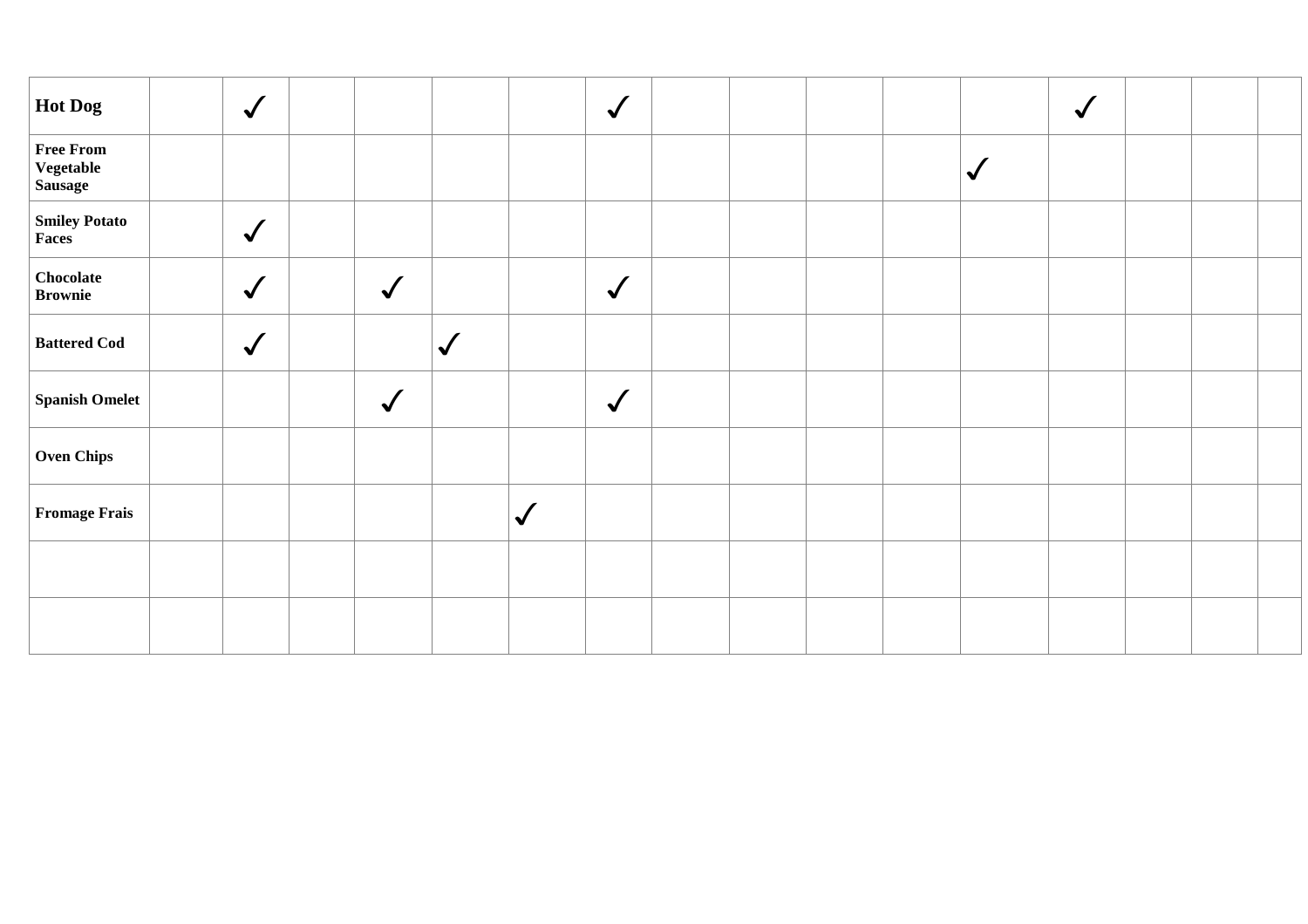| <b>DISH</b><br>ES                              | 一緒            |                                      |                        | $\triangle \triangle C$ | E ROS |       | Mik.         |                | MUSTARD        |             | DRC            | <b>Asset</b>           |              |                            |                     |         |
|------------------------------------------------|---------------|--------------------------------------|------------------------|-------------------------|-------|-------|--------------|----------------|----------------|-------------|----------------|------------------------|--------------|----------------------------|---------------------|---------|
| <b>Main Menu</b><br>Week 4                     | <b>Celery</b> | <b>Cereals</b><br>contains<br>gluten | <b>Crustac</b><br>eans | <b>Eggs</b>             | Fish  | Lupin | <b>Milk</b>  | <b>Mollusc</b> | <b>Mustard</b> | <b>Nuts</b> | <b>Peanuts</b> | <b>Sesame</b><br>seeds | Soya         | <b>Sulphur<br/>Dioxide</b> | <b>Tomato</b><br>es | coconut |
| <b>Chicken</b><br><b>Casserole</b>             | $\checkmark$  |                                      |                        |                         |       |       |              |                | $\checkmark$   |             |                |                        |              | $\checkmark$               |                     |         |
| Vegetable<br><b>Chow</b><br>Mein               |               | $\checkmark$                         |                        |                         |       |       |              |                |                |             |                |                        |              |                            |                     |         |
| <b>Mash</b><br><b>Potato</b>                   |               |                                      |                        |                         |       |       | $\checkmark$ |                |                |             |                |                        |              |                            |                     |         |
| Raspberry<br><b>Ripple Ice</b><br><b>Cream</b> |               |                                      |                        |                         |       |       | $\checkmark$ |                |                |             |                |                        |              |                            |                     |         |
| <b>Baked</b><br><b>Beans</b>                   |               |                                      |                        |                         |       |       |              |                |                |             |                |                        |              |                            | $\checkmark$        |         |
| <b>Cheese</b>                                  |               |                                      |                        |                         |       |       | $\checkmark$ |                |                |             |                |                        |              |                            |                     |         |
| <b>Iced</b><br><b>Sponge</b>                   |               | $\checkmark$                         |                        | $\checkmark$            |       |       | $\checkmark$ |                |                |             |                |                        |              |                            |                     |         |
| Vegetarian<br>Gravy                            |               | $\checkmark$                         |                        |                         |       |       |              |                |                |             |                |                        |              |                            |                     |         |
| <b>Honey</b><br><b>Roast Ham</b>               |               |                                      |                        |                         |       |       |              |                |                |             |                |                        |              | $\boldsymbol{\mathcal{N}}$ |                     |         |
| Quorn<br><b>Fillets</b>                        |               |                                      |                        | $\checkmark$            |       |       |              |                |                |             |                |                        | $\checkmark$ |                            |                     |         |
| Mini<br><b>Chocolate</b><br><b>Muffin</b>      |               | $\checkmark$                         |                        | $\checkmark$            |       |       | $\checkmark$ |                |                |             |                |                        |              |                            |                     |         |

**Contract Contract Contract**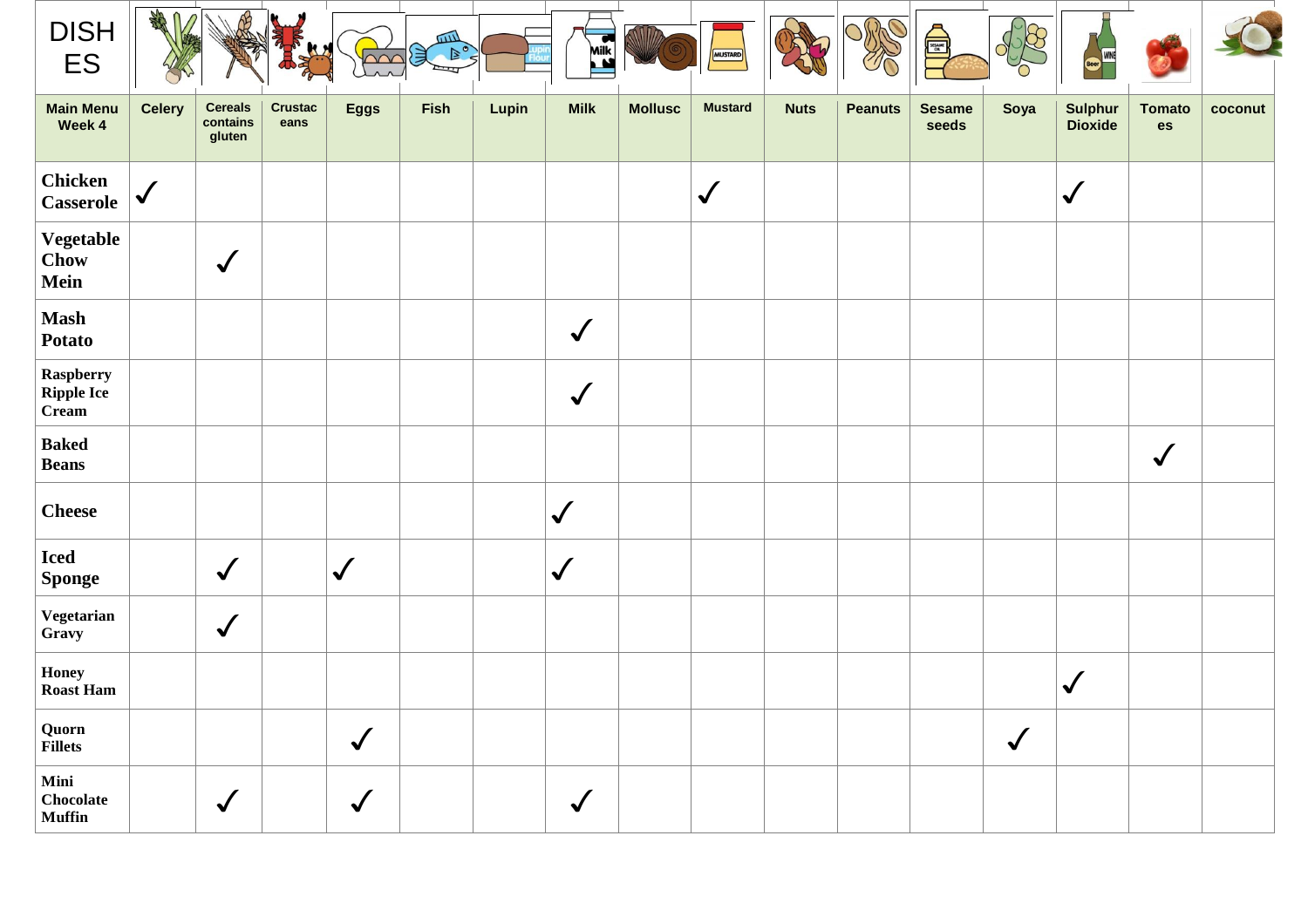| <b>DISHES</b>                                           | AR            |                                      |                        | $\infty$    | 皿<br>$\mathbb{R}$ $\mathbb{R}^{\circ}$ |       | Milk<br>$\mathbf{M}$ | $\sqrt{\mathbb{D}}$ | MUSTARD        |             |                | SESAME                 |      |                                  |                     |
|---------------------------------------------------------|---------------|--------------------------------------|------------------------|-------------|----------------------------------------|-------|----------------------|---------------------|----------------|-------------|----------------|------------------------|------|----------------------------------|---------------------|
| <b>Main Menu</b><br>Week 4<br>continued                 | <b>Celery</b> | <b>Cereals</b><br>contains<br>gluten | <b>Crustace</b><br>ans | <b>Eggs</b> | <b>Fish</b>                            | Lupin | <b>Milk</b>          | <b>Mollusc</b>      | <b>Mustard</b> | <b>Nuts</b> | <b>Peanuts</b> | <b>Sesame</b><br>seeds | Soya | <b>Sulphur</b><br><b>Dioxide</b> | <b>Tomat</b><br>oes |
| <b>BBQ</b><br><b>Chicken</b>                            |               | $\checkmark$                         |                        |             |                                        |       |                      |                     |                |             |                |                        |      | $\checkmark$                     |                     |
| <b>Free From</b><br><b>Tomato</b><br><b>Penne Pasta</b> |               |                                      |                        |             |                                        |       |                      |                     |                |             |                |                        |      |                                  | $\checkmark$        |
| <b>Potato Rosti</b>                                     |               | $\checkmark$                         |                        | $\sqrt{2}$  |                                        |       |                      |                     |                |             |                |                        |      |                                  |                     |
| <b>Rice Pudding</b>                                     |               |                                      |                        |             |                                        |       | $\checkmark$         |                     |                |             |                |                        |      |                                  |                     |
| Spaghetti<br><b>Hoops</b>                               |               | $\checkmark$                         |                        |             |                                        |       |                      |                     |                |             |                |                        |      |                                  | $\checkmark$        |
| <b>Battered</b><br><b>Fish Bites</b>                    |               | $\checkmark$                         |                        |             | $\boldsymbol{\mathcal{N}}$             |       |                      |                     |                |             |                |                        |      | $\sqrt{}$                        |                     |
| Cauliflower/<br><b>Broccoli</b><br><b>Cheese</b>        |               | $\checkmark$                         |                        |             |                                        |       | $\checkmark$         |                     |                |             |                |                        |      |                                  |                     |
| <b>Strawberry</b><br><b>Mousse</b>                      |               |                                      |                        |             |                                        |       | $\checkmark$         |                     |                |             |                |                        |      |                                  |                     |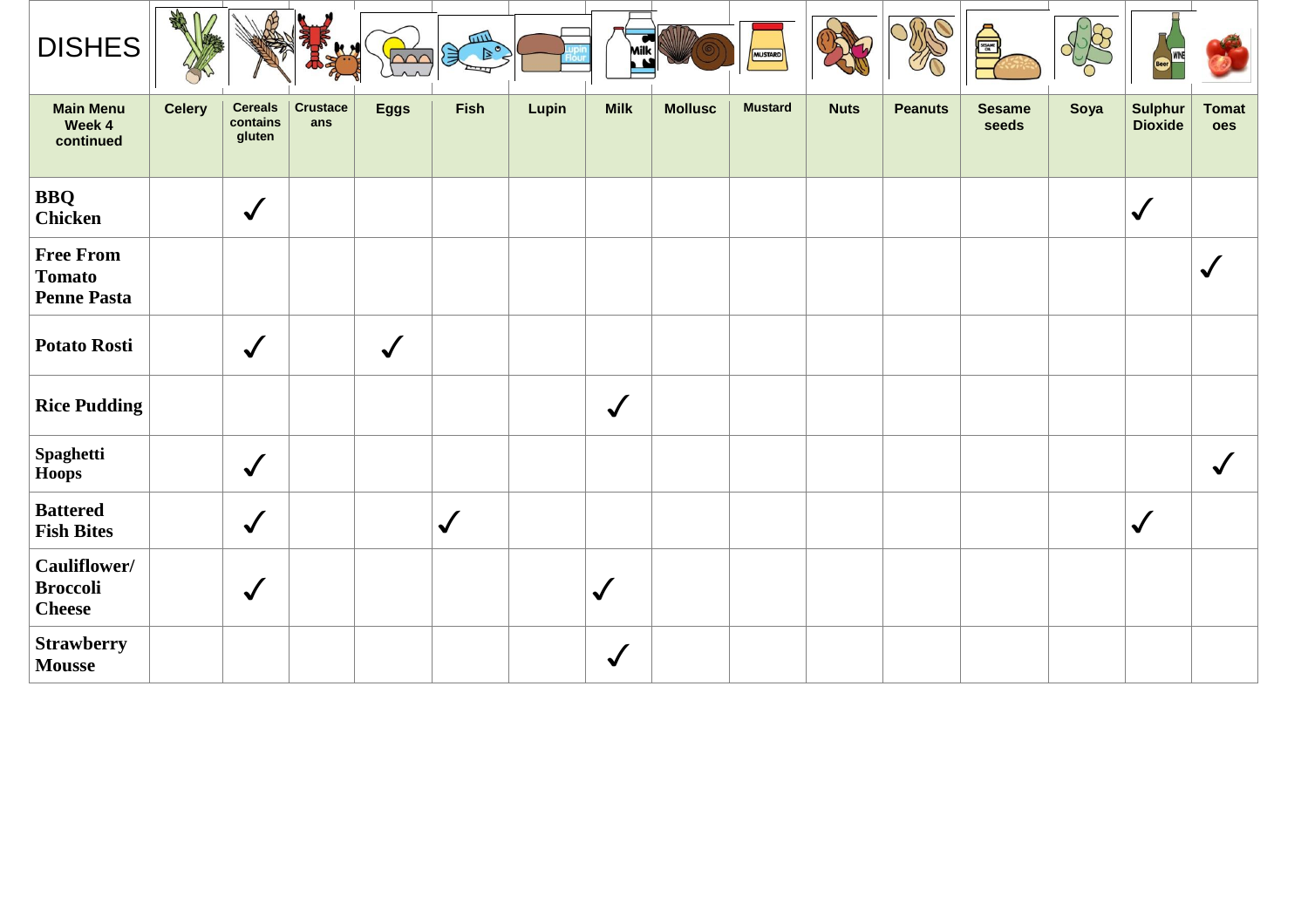| <b>DISHES</b>                                             | <b>THE</b>    |                                            |                        |             | шIJ<br>$\mathbb{R}^{\circ}$ |       | $\overline{\bullet}$<br>Milk |                | MUSTARD        |             |                | SESAME <sub>SE</sub>   |              |                                  |                     |
|-----------------------------------------------------------|---------------|--------------------------------------------|------------------------|-------------|-----------------------------|-------|------------------------------|----------------|----------------|-------------|----------------|------------------------|--------------|----------------------------------|---------------------|
| <b>Main Menu</b><br>Week6                                 | <b>Celery</b> | <b>Cereals</b><br>containi<br>ng<br>gluten | <b>Crustace</b><br>ans | <b>Eggs</b> | <b>Fish</b>                 | Lupin | <b>Milk</b>                  | <b>Mollusc</b> | <b>Mustard</b> | <b>Nuts</b> | <b>Peanuts</b> | <b>Sesame</b><br>seeds | Soya         | <b>Sulphur</b><br><b>Dioxide</b> | <b>Tomat</b><br>oes |
| Sausage &<br><b>Boston Beans</b>                          |               | $\checkmark$                               |                        |             |                             |       |                              |                |                |             |                |                        |              | $\checkmark$                     | $\checkmark$        |
| <b>Free From</b><br><b>Sausage Boston</b><br><b>Beans</b> |               |                                            |                        |             |                             |       |                              |                |                |             |                |                        | $\checkmark$ |                                  | $\checkmark$        |
| <b>Creamed</b><br><b>Potatoes</b>                         |               |                                            |                        |             |                             |       | $\checkmark$                 |                |                |             |                |                        |              |                                  |                     |
| <b>Fruit Jelly</b><br>(Vegetarian)                        |               |                                            |                        |             |                             |       |                              |                |                |             |                |                        |              |                                  |                     |
| <b>Beef Bolognaise</b><br>Pasta                           | $\checkmark$  | $\checkmark$                               |                        | $\sqrt{2}$  |                             |       |                              |                |                |             |                |                        |              | $\mathcal{L}$                    | $\checkmark$        |
| <b>Free From</b><br><b>Tomato Pasta</b>                   |               |                                            |                        |             |                             |       |                              |                |                |             |                |                        |              |                                  | $\checkmark$        |
| <b>Garlic Bread</b>                                       |               | $\checkmark$                               |                        |             |                             |       |                              |                |                |             |                |                        |              |                                  |                     |
| <b>Quorn Fillets</b>                                      |               |                                            |                        | $\sqrt{}$   |                             |       |                              |                |                |             |                |                        | $\checkmark$ |                                  |                     |
| Vegetarian<br>Gravy                                       |               | $\checkmark$                               |                        |             |                             |       |                              |                |                |             |                |                        |              |                                  |                     |
|                                                           |               |                                            |                        |             |                             |       |                              |                |                |             |                |                        |              |                                  |                     |
| <b>Butterscotch</b><br><b>Angel Delight</b>               |               |                                            |                        |             |                             |       | $\checkmark$                 |                |                |             |                |                        |              |                                  |                     |
| <b>Pork Loin</b>                                          |               |                                            |                        |             |                             |       |                              |                |                |             |                |                        |              | $\checkmark$                     |                     |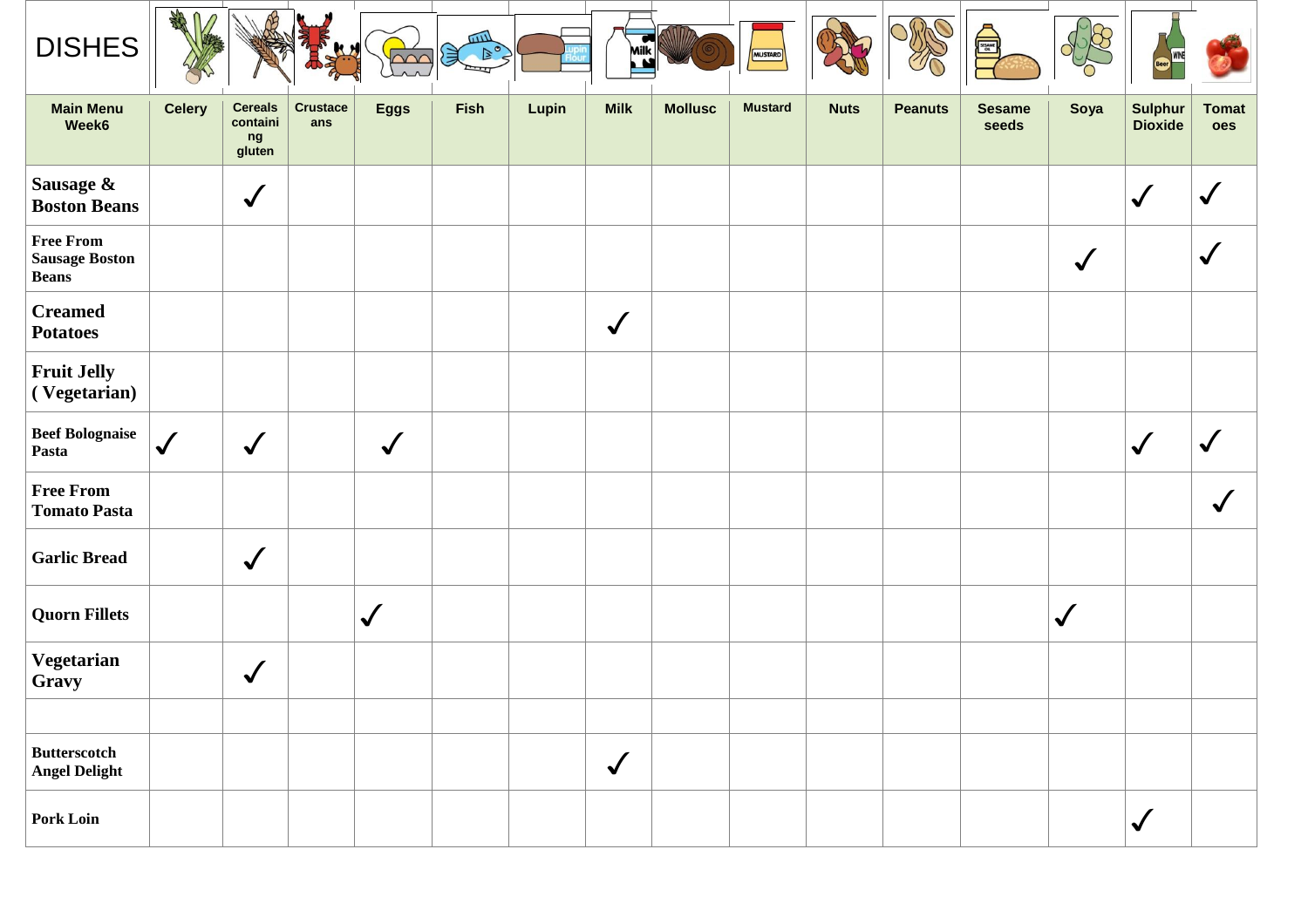| <b>DISH</b><br><b>ES</b>                           | AR            |                                      |                        |              | шI<br>$\mathbb{B}^{\mathsf{c}}$<br>目 |       | Milk                 |                | MUSTARD        |             |                | SESAME<br>DESA         |      | <b>WINE</b>                      |                     |         |
|----------------------------------------------------|---------------|--------------------------------------|------------------------|--------------|--------------------------------------|-------|----------------------|----------------|----------------|-------------|----------------|------------------------|------|----------------------------------|---------------------|---------|
| <b>Main Menu</b><br>Week6<br><b>Continued</b>      | <b>Celery</b> | <b>Cereals</b><br>contains<br>gluten | <b>Crustace</b><br>ans | <b>Eggs</b>  | <b>Fish</b>                          | Lupin | <b>Milk</b>          | <b>Mollusc</b> | <b>Mustard</b> | <b>Nuts</b> | <b>Peanuts</b> | <b>Sesame</b><br>seeds | Soya | <b>Sulphur</b><br><b>Dioxide</b> | <b>Tomato</b><br>es | coconut |
| <b>Pancakes</b>                                    |               | $\checkmark$                         |                        | $\checkmark$ |                                      |       | $\checkmark$         |                |                |             |                |                        |      |                                  |                     |         |
| Chocolate<br>sauce                                 |               |                                      |                        | $\checkmark$ |                                      |       | $\checkmark$         |                |                |             |                |                        |      |                                  |                     |         |
| <b>Battered</b><br><b>Chicken</b><br><b>Burger</b> |               | $\checkmark$                         |                        |              |                                      |       | $\checkmark$         |                |                |             |                |                        |      | $\mathcal{L}$                    |                     |         |
|                                                    |               |                                      |                        |              | $\overline{111}$                     |       | Milk<br>$\mathbf{r}$ |                | MUSTARD        |             |                | SESAMI                 |      |                                  | п.                  |         |
| <b>Free From</b><br>veggie<br>sausage              |               |                                      |                        |              |                                      |       |                      |                |                |             |                |                        |      |                                  |                     |         |
| <b>Curley</b><br>Fries                             |               | $\checkmark$                         |                        |              |                                      |       |                      |                |                |             |                |                        |      |                                  |                     |         |
| Mini<br><b>Blueberry</b><br><b>Muffins</b>         |               | $\checkmark$                         |                        | $\checkmark$ |                                      |       | $\checkmark$         |                |                |             |                |                        |      |                                  |                     |         |
| <b>Battered</b><br>Fish<br><b>Bites</b>            |               | $\checkmark$                         |                        | $\sqrt{2}$   | $\checkmark$                         |       |                      |                |                |             |                |                        |      |                                  |                     |         |
| Gluten<br><b>Free Fish</b><br><b>Fingers</b>       |               |                                      |                        |              | $\checkmark$                         |       |                      |                |                |             |                |                        |      |                                  |                     |         |